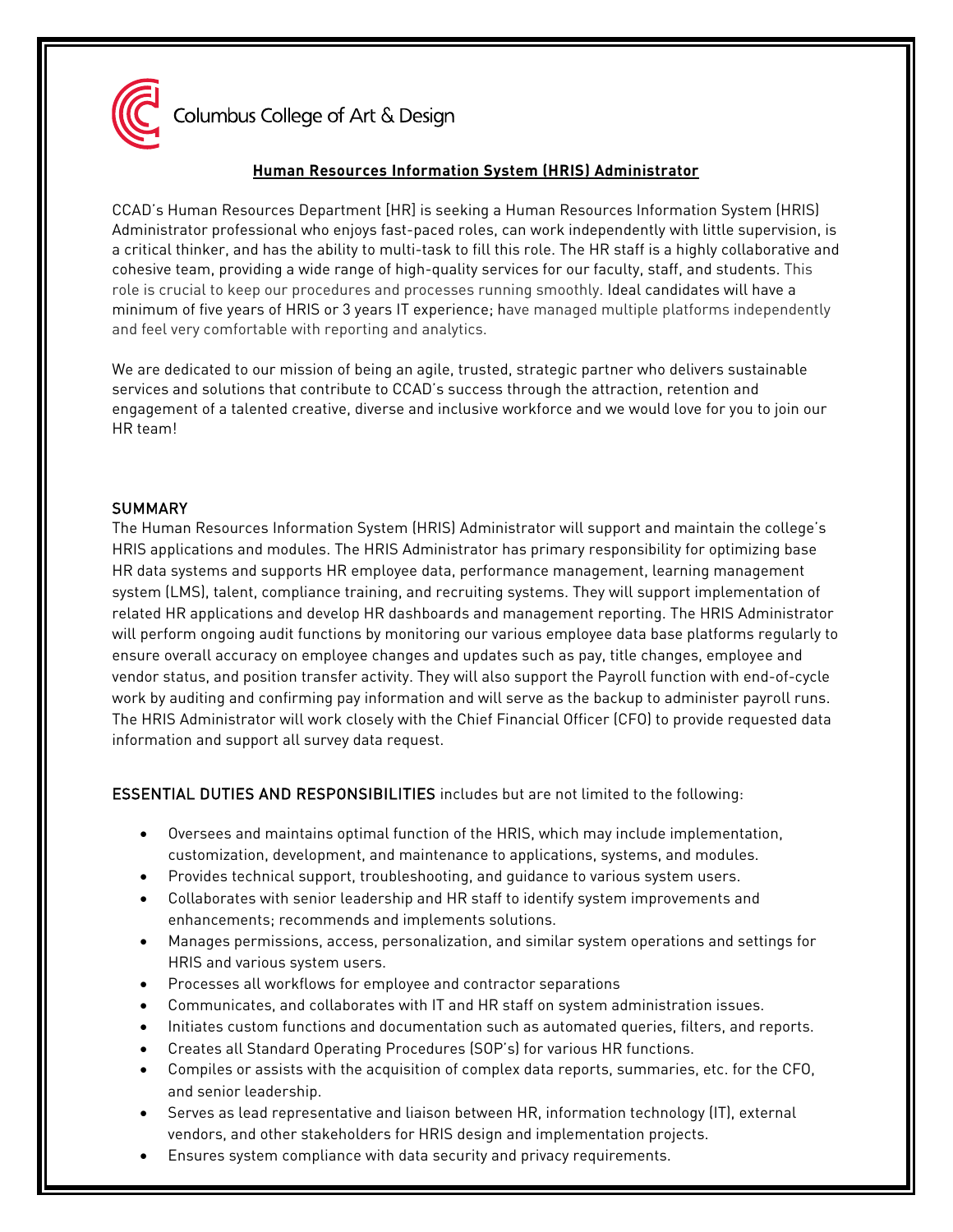- POC for assignment of HR compliance training modules
- Maintains knowledge of trends and developments in HRIS providers, vendors, and technology.
- Performs other duties as required.

## QUALIFICATIONS

To perform this job successfully, an individual must be able to perform each essential duty satisfactorily. The requirements listed below are representative of the knowledge, skill, and/or ability required:

- Excellent verbal and written communication skills.
- Excellent interpersonal and technical support skills.
- Excellent organizational skills and attention to detail.
- Strong analytical and problem-solving skills.
- Familiarity with human resource policies and procedures to ensure the HRIS meets organizational needs and goals.
- Ability to improve processes, products, and services.
- Take calculated risks to develop effective solutions.
- Capability to use data and insights to drive business performance.
- Ability to keep information confidential.
- Proficient with Microsoft Office Suite, Google Suite, or related software.
- Thorough understanding of all areas of information systems with a highly technical understanding of at least one commercial HRIS product.

### EDUCATION and/or EXPERIENCE

- Bachelor's degree in Information Technology, Human Resources Management, Business Administration, or related field preferred; or minimum of 5 years in a HRIS role or 3 years of IT related experience required.
- SHRM-CP or SHRM-SCP desirable.

### LANGUAGE SKILLS

- Ability to read and comprehend simple instructions, short correspondence, and memos.
- Ability to write proficient correspondence.
- Ability to effectively present information in one-on-one and small group situations to customers, clients, and other employees of the College.

### MATHEMATICAL SKILLS

• Ability to add, subtract, multiply and divide.

### REASONING ABILITY

- Ability to apply common sense understanding to carry out simple one- or two-step instructions.
- Ability to deal with standardized situations with only occasional or no variables.

### PHYSICAL DEMANDS

- While performing the duties of this job, the employee is regularly required to stand, talk or hear, and smell.
- The employee frequently is required to handle, feel, and reach with hands and arms.
- The employee is occasionally required to walk; sit; climb or balance; and stoop, kneel, crouch, or crawl.
- The employee may occasionally lift and/or move up to 15 pounds.
- Specific vision abilities required by this job include close vision, distance vision, color vision, peripheral vision, depth perception, and ability to adjust focus.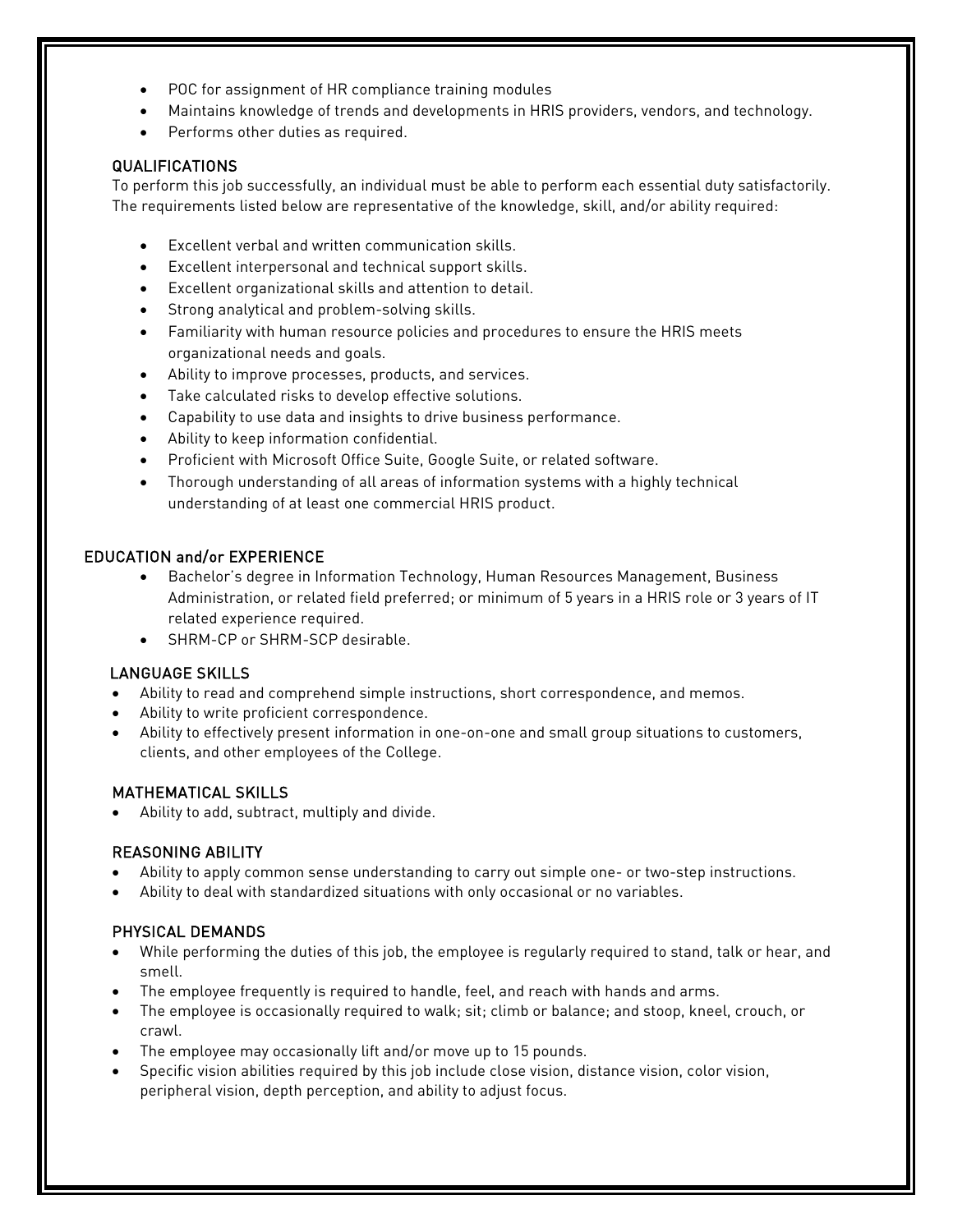### WORK ENVIRONMENT

- While performing the duties of this job, the employee is occasionally be exposed to outside weather conditions.
- The employee is occasionally exposed to wet, cold, and/or humid conditions.
- The noise level in the work environment is usually low.

COMPENSATION: This position is full-time, exempt. Compensation is commensurate on experience and qualifications. CCAD offers a benefits package including: vacation time, additional paid time off while the college is closed during winter break, sick time accrual, health and dental insurance, life and disability insurance, 403B retirement contribution, tuition remission, campus parking, and free admission to the Columbus Museum of Art.

HOW TO APPLY: Visit [www.ccad.applicantpro.com/jobs/ t](http://www.ccad.applicantpro.com/jobs/)o submit your application. When asked to upload application materials, please submit a resume/CV and a cover letter. If you are applying from any website other than CCAD or Indeed, you will receive a follow up email 3 hours after your initial submission directing you to follow the link and complete your application. You must complete this twostep process, or your application will be considered INCOMPLETE.

#### CCAD Vaccination & Booster Requirement Notice

Columbus College of Art & Design (CCAD) is committed to protecting our students, employees, and our communities from COVID-19. Toward that goal, and in consideration of guidance released by the state of Ohio, the U.S. Centers for Disease Control and Prevention (CDC), and a variety of public health authorities and professional organizations, CCAD is implementing a vaccination & booster requirement policy for its students and employees.

All employees, including on-campus, hybrid, or fully remote status, are required to receive the Covid-19 vaccination and booster shot (if eligible) as determined by CCAD and provide proof of their fully vaccinated/up to date status upon hire.

Reasonable Accommodation: Employees in need of an exemption from this policy requirement due to a medical reason, or because of a sincerely held religious belief, must request a Request for Accommodation form from Human Resources to begin the interactive accommodation process. Accommodation requests will be considered on a case-by-case basis and/or granted where they do not cause CCAD undue hardship or pose a direct threat to the health and safety of others.

Please direct any questions regarding this notice to Human Resources at humanresources accad.edu.

\*CCAD reserves the right to modify, supplement, revise, or rescind any part of this notice as it deems necessary or appropriate with notification..

### About CCAD:

[Columbus College of Art & Design](https://www.ccad.edu/) teaches a diverse undergraduate and graduate student body in the midst of a thriving creative community in Columbus, Ohio. Founded in 1879, CCAD is one of the oldest private, accredited, and nonprofit art and design colleges in the United States. CCAD offers 11 BFA programs in a variety of visual art and design disciplines, a Master of Fine Arts in Visual Arts, and a Master of Professional Studies in Retail Design that produce graduates equipped to shape culture and commerce at the highest level.

At the core of CCAD is **The CCAD Way, one of Creative Collaboration**, Intentional Inclusivity, and Proven Potential. Our [Core Values](https://www.ccad.edu/about-us/mission-statement) of Respect, Positivity, Inspiration, and Accountability unite us. CCAD's [Presidential Commission on Diversity, Equity & Inclusion](https://www.ccad.edu/presidential-commission-diversity-equity-inclusion) works to help CCAD grow with intention into a